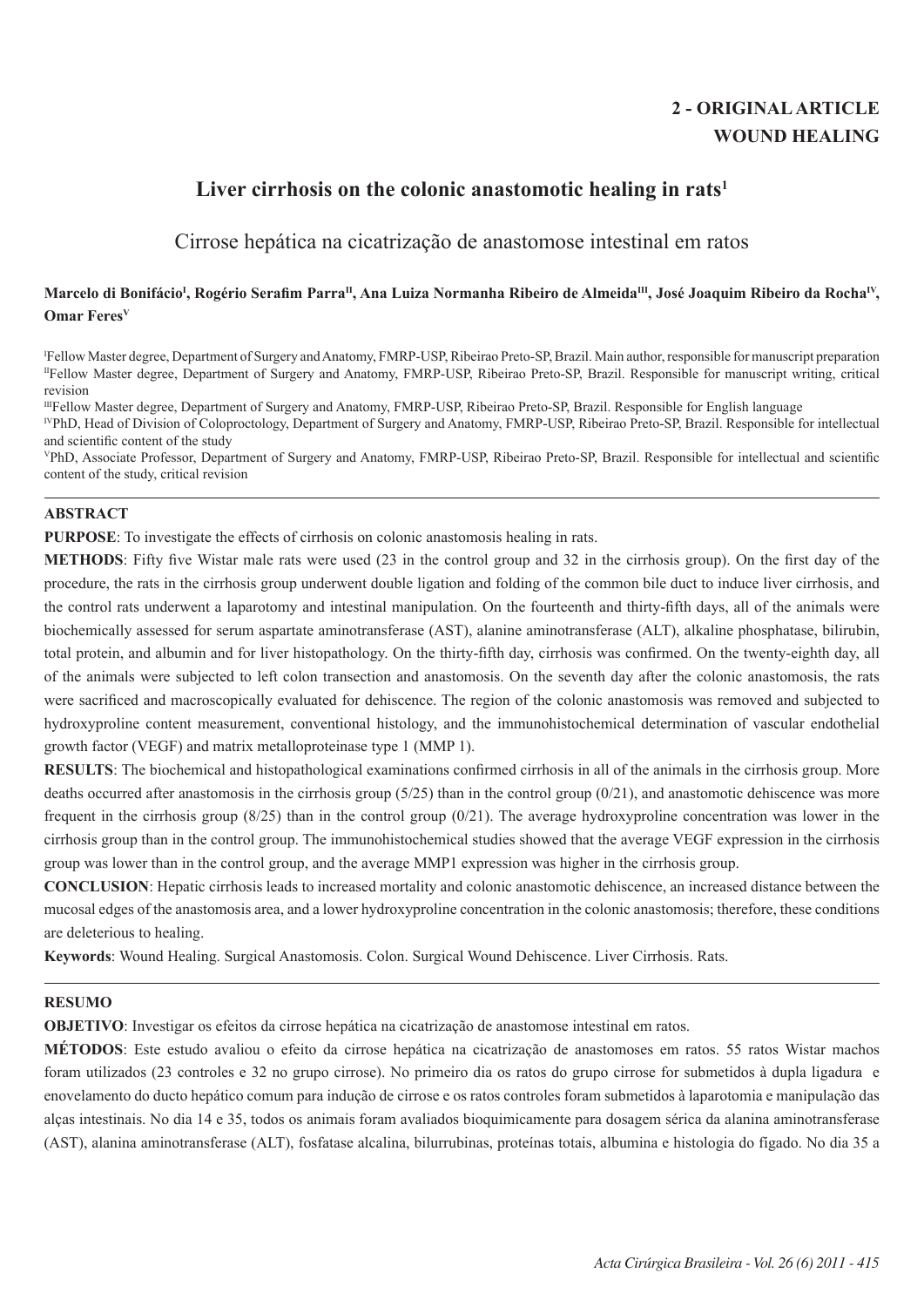cirrose foi confirmada. No dia 28 todos os animais foram submetidos à colectomia esquerda e anastomose. 70 dias após anastomose os ratos foram submetidos à eutanásia e foram avaliados macroscopicamente a procura de deiscência. A região da anastomose colônica foi removida para dosagem de hidroxiprolina, histologia convencional e imunohistoquímica para determinação do fator de crescimento endotelial vascular (VEGF) e metaloproteinase tipo 1 (MMP 1).

**RESULTADOS**: A análise bioquímica e histológica confirmou a cirrose em todos os animais do grupo cirrose. Óbito ocorreu em maior freqüência após a anastomose no grupo cirrose (5/25) se comparado com grupo controle (0/21), e a deiscência da anastomose foi mais freqüente no grupo cirrose (8/25) se comparado com controle (0/21). A concentração média de hidroxiprolina foi menor no grupo cirrose se comparado com grupo controle. A análise imonuhistoquímica mostrou que a expressão VEGF no grupo cirrose foi menor que no grupo controle e a expressão média da MMP1 foi maior no grupo cirrose.

**CONCLUSÃO**: A cirrose hepática leva a aumento de mortalidade e aumento na deiscência de anastomose, aumento na distância entre as pontes mucosas na area da anastomose, menor nível de hidroxiprolina na anastomose colônica e assim pior condição de cicatrização. **Descritores**: Cicatrização de Feridas. Anastomose Cirúrgica. Cólon. Deiscência da Ferida Operatória. Cirrose Hepática. Ratos.

## **Introduction**

Anastomotic dehiscence is a serious complication that occurs after gastrointestinal tract operations<sup>1</sup> and increases morbidity and mortality in patients<sup>2-7</sup>. Several technical, local, and systemic factors influence the occurrence of colonic anastomotic dehiscence.

Certain systemic conditions, such as hypotension, hypovolemia, intestinal ischemia, low oxygen tension, advanced malignant neoplasia, dehydration, uremia, age and malnutrition, can affect healing8-14. Some studies have shown a higher incidence of colonic anastomotic dehiscence in patients with intraoperative hypotension, anemia, and cirrhosis<sup>1,6</sup>.

Some studies have shown that liver cirrhosis interferes with the healing of abdominal incisions and decreases collagen in these areas, which leads to dehiscence<sup>15-19</sup>. Other authors have published studies evaluating the healing of peptic ulcers in patients with hepatic cirrhosis<sup>20</sup>, but there are few studies on hepatic cirrhosis and anastomosis healing<sup>21-23</sup>. Patients with cirrhosis may require colonic anastomosis, which causes concern on the part of the surgeon<sup>22</sup>. This study evaluated the influence of hepatic cirrhosis on the healing of colonic anastomosis.

## **Methods**

Healthy, male Wistar rats (55 total; 300 grams, 60 days old; Rattus norvegicus) were used in this study. The animals were divided into two groups: cirrhosis and control.

To induce liver cirrhosis, we used an experimental model that consisted of performing a double ligation and folding the common bile duct of the  $rat^{24,25}$ . Clinical evaluations were performed by staining the sclera, performing choleric diuresis, and confirming cholestasis by determining the serum AST,

ALT, bilirubin, alkaline phosphatase, total protein, and albumin  $concentrations<sup>25</sup>$ . We also performed a liver biopsy to confirm cirrhosis.

On the first day of the experiment, the rats in the cirrhosis group underwent biliary obstruction, and the rats in the control group underwent a laparotomy and bowel manipulation. On the fourteenth day, all of the animals were subjected to blood withdrawal (2 ml) from the tail vein for biochemical examination. The rats in the cirrhosis group were injected with 0.2 ml of a solution containing 0.02 ml of vitamin K diluted in 0.2 ml of saline. The control rats received 0.2 ml of saline subcutaneously. On the twenty-eighth day, all of the animals were subjected to transection and anastomosis of the left colon and received a subcutaneous injection of either vitamin K (cirrhosis group) or saline (control group), as previously described<sup>8</sup>. On the thirty-fifth day (seven days after the anastomosis), the animals were sacrificed, and their abdominal cavities were evaluated macroscopically for the presence of anastomotic dehiscence and peritonitis. Blood (2 ml) was also collected from the inferior vena cava for the biochemical study. A liver biopsy and a 2-cm resection from the area containing the anastomosis were collected to determine the colonic hydroxyproline content and for histopathological and immunohistochemical evaluations. A biochemical analysis was performed to determine the hydroxyproline concentrations<sup>26,27</sup>.

The hepatic biopsy tissues were stained with hematoxylin and eosin and Masson's trichrome, and the presence or absence of hepatic cirrhosis was evaluated histopathologically. The tissues containing areas of anastomosis were separated and evaluated by immunohistochemistry for VEGF) and MMP1.

Slides were prepared by immunohistochemistry for VEGF and MMP1 and were analyzed with an IBM-PC microcomputer and an Zeiss-Axiophot light microscope. The images were captured with a JVC-TK1270 camera and analyzed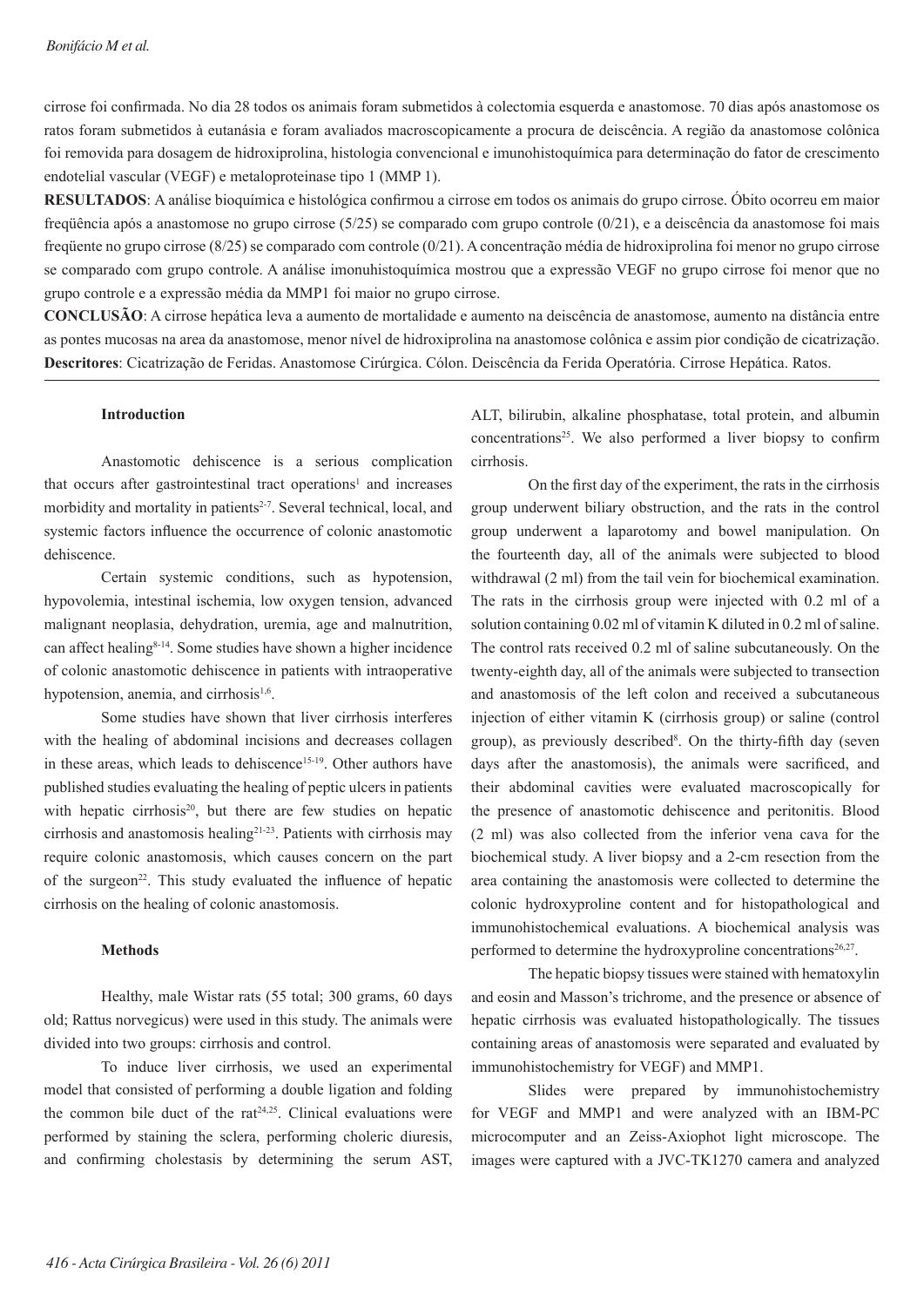with KS 400 (version 2.0; Kontron Elektronik GmbH). We developed two macro applications for capturing the images and analyzing the immunohistochemical staining. We studied 20 fields in the center of each anastomosis, starting from the edge of the mucosa to the serosa. After capturing the images, the program calculated the percentage of the stained area, and the values were statistically analyzed.

Statistical analyses were performed using a nonparametric Mann-Whitney test<sup>28</sup> to analyze the bilirubin, AST, ALT, alkaline phosphatase, total protein, albumin, hydroxyproline, VGEF, and MMP1 results. We used Fisher's exact test to compare the macroscopic findings of the abdominal cavities (adhesions and anastomotic dehiscence) and the death rates.  $p<0.05$  was considered statistically significant.

## **Results**

On the fourteenth day (Table 1) and on the thirty-fifth day (Table 2) of the experiment, the animals in the cirrhosis group had significant increases in their average concentration of total bilirubin, direct bilirubin, AST, ALT, and alkaline phosphatase but a decreased concentration of albumin compared to control group. However, all of the concentrations were within normal ranges.

The biochemical values of the cirrhosis group on the fourteenth and thirty-fifth days were compared, and significant differences were observed for ALT, the total protein, and albumin (Table 3).

**TABLE 1 - Mean values for serum determinations – 14<sup>th</sup>** experimental day.

|               | <b>CIRRHOSIS</b><br><b>GROUP</b> | <b>CONTROL</b><br><b>GROUP</b> | <b>NORMAL</b><br><b>VALUES*</b> | р          |
|---------------|----------------------------------|--------------------------------|---------------------------------|------------|
| TB (mg/dL)    | $710 + 232$                      | $0.25 + 0.13$                  | $0.60 \pm 0.20$                 | p < 0.0001 |
| DB (mg/dL)    | $4.94 \pm 1.61$                  | $0.08 \pm 0.06$                | $0.30 \pm 0.20$                 | p< 0.0001  |
| AST (U/L)     | $366.65 \pm 129.85$              | $130.96 + 20.04$               | $91.00 \pm 29.00$               | p < 0.0001 |
| ALT (U/L)     | $115.87 \pm 46.75$               | $47.44 \pm 10.48$              | $44.00 \pm 18.00$               | p < 0.0001 |
| $AP$ (U/L)    | $349.74 \pm 91.49$               | $140.09 \pm 39.11$             | $83.00 \pm 29.00$               | p < 0.0001 |
| $TP$ (mg/dL)  | $7.54 \pm 0.38$                  | $6.97 \pm 0.34$                | $6.47 \pm 0.67$                 | p < 0.0001 |
| Alb $(mg/dL)$ | $2.66 \pm 0.29$                  | $2.96 \pm 0.40$                | $2.93 \pm 0.56$                 | p < 0.0030 |

TB=total bilirubin, DB=direct bilirubin, AST=aspartate-aminotransferase, ALT=alanine-aminotransferase, AP=alkaline phosphatase, TP=total protein, Alb=albumin

\*Normal values (Castro e Silva Jr)25

**TABLE 2** - Mean values for serum determinations  $-35<sup>th</sup>$ experimental day.

|              | <b>CIRRHOSIS</b><br><b>GROUP</b> | <b>CONTROL</b><br><b>GROUP</b> | <b>NORMAL</b><br><b>VALUES*</b> | р          |
|--------------|----------------------------------|--------------------------------|---------------------------------|------------|
| TB (mg/dL)   | $5.99 \pm 1.13$                  | $0.22 \pm 0.11$                | $0.60 \pm 0.20$                 | p < 0.0001 |
| DB (mg/dL)   | $4.69 \pm 1.08$                  | $0.07 \pm 0.04$                | $0.30 \pm 0.20$                 | p < 0.0001 |
| AST (U/L)    | $344.35 \pm 72.94$               | $200.32 \pm 48.10$             | $91.00 \pm 29.00$               | p < 0.0001 |
| ALT (U/L)    | $91.05 \pm 22.62$                | $64.27 \pm 33.32$              | $44.00 \pm 18.00$               | p < 0.0003 |
| AP (U/L)     | $370.40 \pm 120.28$              | $136.59 \pm 32.37$             | $83.00 \pm 29.00$               | p < 0.0001 |
| $TP$ (mg/dL) | $6.26 \pm 0.88$                  | $6.65 \pm 0.34$                | $6.47 \pm 0.67$                 | p < 0.0770 |
| Alb (mg/dL)  | $1.61 \pm 0.34$                  | $2.63 \pm 0.43$                | $2.93 \pm 0.56$                 | p < 0.0001 |

TB=total bilirubin, DB=direct bilirubin, AST=aspartate-aminotransferase, ALT=alanine-aminotransferase, AP=alkaline phosphatase, TP=total protein, Alb=albumin

\*Normal values (Castro e Silva Jr)25

TABLE 3 - Mean serum levels on 14<sup>th</sup> and 35<sup>th</sup> experimental Day – Cirrhosis group.

|              | 14th DAY                                               | 35th DAY        | <b>NORMAL</b><br><b>VALUES*</b> | р          |
|--------------|--------------------------------------------------------|-----------------|---------------------------------|------------|
| ALT (U/L)    | $115.87 \pm 46.75$ 91.05 $\pm$ 22.62 44.00 $\pm$ 18.00 |                 |                                 | p < 0.0400 |
| $TP$ (mg/dL) | $7.54 \pm 0.38$                                        | $6.26 \pm 0.88$ | $6.47 \pm 0.67$                 | p < 0.0001 |
| Alb (mg/dL)  | $2.66 \pm 0.29$                                        | $1.61 \pm 0.34$ | $2.93 \pm 0.56$                 | p < 0.0001 |

ALT=alanine-aminotransferase, TP=total protein, Alb=albumin \*Normal values (Castro e Silva Jr)25

#### *Clinical course of the animals*

The cirrhosis group had a significantly greater number of deaths in the post-anastomotic period  $(p<0.05)$  compared to the control group. All of the animals in the cirrhosis group that survived until the day of sacrifice developed hepatic cirrhosis, which was confirmed by histological examinations. There was a greater frequency of anastomotic dehiscence in the cirrhosis group  $(8/20)$  than in the control group  $(0/22)$  (p<0.001).

## *Biochemical evaluation of the anastomosis*

The mean hydroxyproline concentration was significantly lower in the cirrhosis group (430.46  $\pm$  75.06 mg/g) than in the control group  $(662.27 \pm 126.59 \text{ mg/g})$   $(p<0.0001)$  (Figure 1).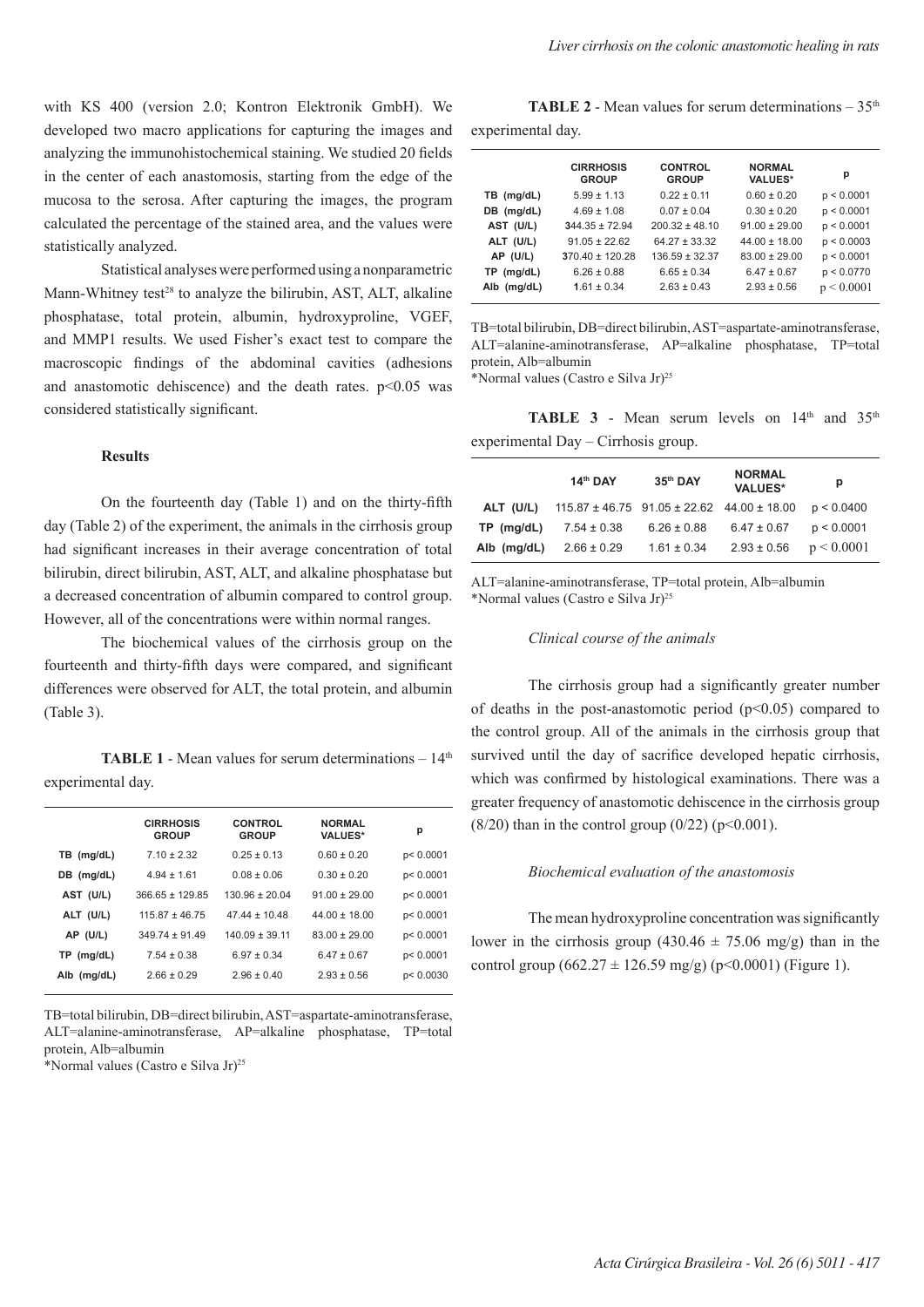

**FIGURE 1** – Control Group. There is less distance between the edges and mucosal repair area.

## *Immunohistochemical analysis*

VEGF expression was lower in the cirrhosis group (0.39  $\pm$  0.14 of infiltrated area/mm<sup>2</sup>) than in the control group (0.42  $\pm$ 0.12 of infiltrated area/mm<sup>2</sup>) (Figure 2). MMP1 expression was greater in the cirrhosis group  $(0.39 \pm 0.13)$  of infiltrated area/ mm<sup>2</sup>) than in the control group  $(0.33 \pm 0.06)$  of infiltrated area/ mm<sup>2</sup>) (Figure 3). The animals in the cirrhosis group had a greater distance between the edges of the mucosal repair, which revealed worse healing (Figures 4 and 5).



**FIGURE 2** – Cirrhosis group. There is greater distance distance between the edges and mucosal repair area.



**FIGURE 3** - Mean MMP1 values.



**FIGURA 4** - Control group. Smaller distance between the mucous membrane and the repair area.



**FIGURA 5** - Cirrhosis group. Larger distance between the mucous membrane and the repair area

All of the animals that underwent bile obstruction progressed to cirrhosis. This was confirmed by the hepatic histopathology, which exhibited areas of hepatocellular necrosis, diffuse regenerative nodules, and peri-portal fibrosis, and led to sinusoidal cytoarchitectural disorganization.

## **Discussion**

This experiment studied the effects of hepatic cirrhosis on the healing of colonic anastomosis in rats. To evaluate these effects, we examined the results of biochemical cholestasis, hepatic histopathological analyses, aspects of the abdominal cavity, macro- and microscopic findings of colonic anastomosis, tissue hydroxyproline concentrations, and immunohistochemical analyses of VEGF and MMP1.

We used an experimental model to induce hepatic cirrhosis in rats, which consisted of double ligation and folding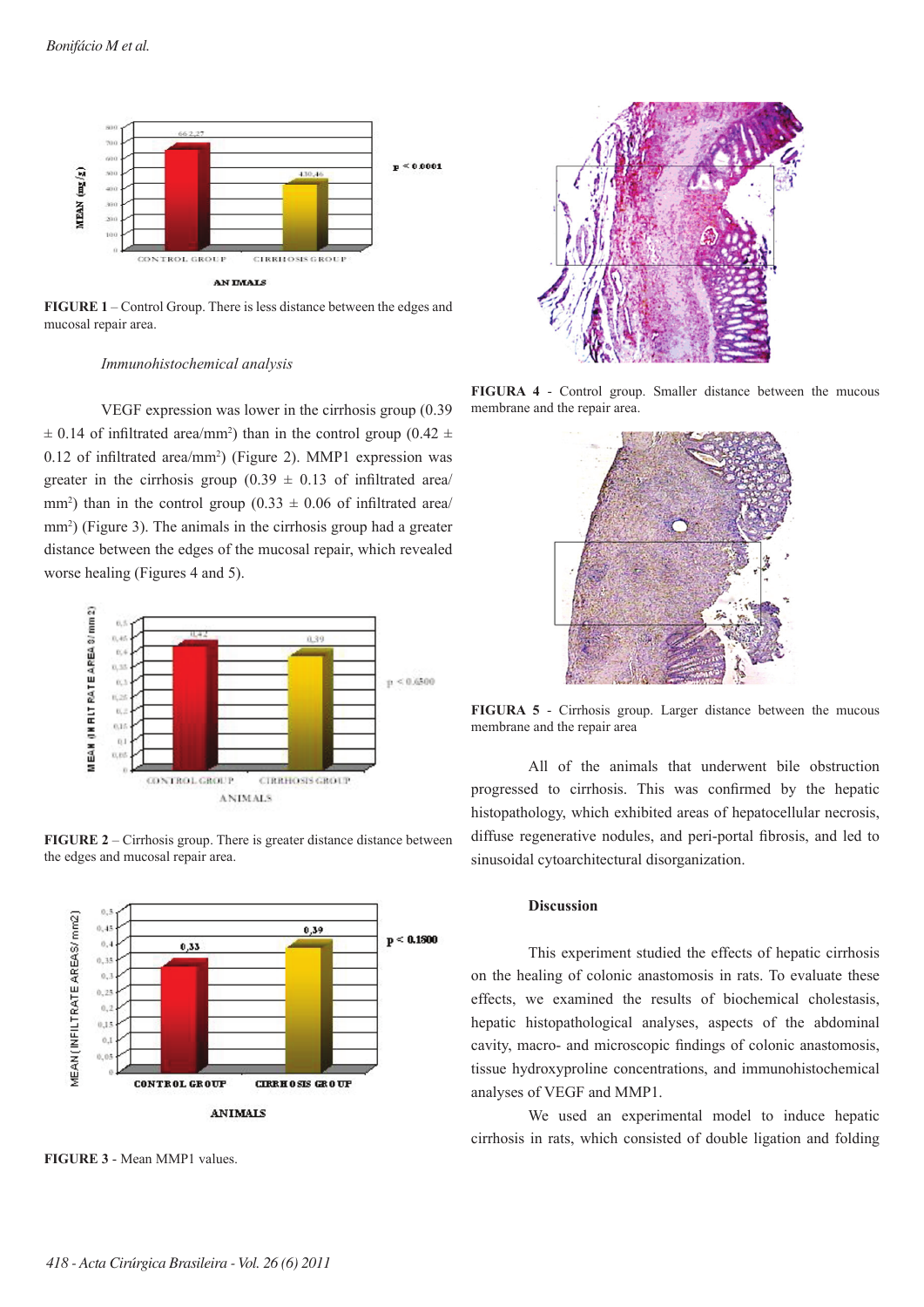of the common bile duct. This model was used because it has the lowest incidence of duct recanalization<sup>25</sup>.

On the fourteenth day of the experiment, the biochemical analyses and liver functions were significantly different between the two groups for all of the serum parameters. The bilirubin, AST, ALT and alkaline phosphatase measurements were higher in the cirrhosis group than in the control group. These results were expected because common bile duct ligation is an excellent method for inducing extrahepatic cholestasis in rats<sup>25</sup>.

On the thirty-fifth day, the mean albumin level in the cirrhosis group (1.61  $\pm$  0.34 mg/dl) was significantly reduced to below the normal level  $(2.93 \pm 0.56 \text{ mg/dl})$ . These findings show that cholestasis (but not liver cirrhosis) was established fourteen days after the bile obstruction.

More deaths occurred in the cirrhosis group during the period after the anastomosis; however, no rats died during this period in the control group. This difference was statically significant.

There was no anastomotic dehiscence in the control group, but dehiscence was observed in eight animals in the cirrhosis group (40.0%). This difference between the groups was statistically significant. In a study of fifty-eight cases of abdominal wall dehiscence, a significant relationship was found between dehiscence and hypoproteinemia<sup>29</sup>. Jaundice, when not accompanied by hypoproteinemia, does not increase the rate of dehiscence, probably because hepatic function is not significantly impaired before hypoproteinemia is established. Increased rates of abdominal wall dehiscence and incisional hernias have been found in jaundiced patients<sup>20</sup>.

We found a significantly lower hydroxyproline concentration in the cirrhosis group than in the control group. Hydroxyproline is essential for the structural stability of collagen at the end of its synthesis and is very abundant. Proline and hydroxyproline constitute about 25% of the collagen molecule and provide stability to the molecule because they are made of fibrils. Hydroxyproline is measured to biochemically analyze the collagen concentration in the scar tissue, and its increased concentration is commonly associated with lower rates of healing. A lower hydroxyproline concentration has been observed in the healing of the abdominal walls of cirrhotic rats $17,30$ .

Healing worsens as the bile obstruction is prolonged<sup>30</sup>. In this study, we evaluated anastomosis and the lower hydroxyproline concentration, which correspond to less collagen and less efficient healing in cirrhotic rats. In the control group, the anastomosis area was virtually reconstructed and repaired on the seventh postoperative day. The distance between the mucosal edges was lower

in the control group than in the cirrhosis group. This indicates less capacity for regeneration and epithelialization in the anastomosis areas of the rats in the cirrhosis group.

There was no statistically significant difference in VEGF expression between the two groups at the anastomosis level, but the cirrhosis group had less VEGF expression and angiogenesis. Thus, hepatic cirrhosis may have a possible anti-angiogenic effect and hinder healing of the anastomosis. This conclusion is based on the macroscopic and biochemical parameters that were analyzed. There was more MMP1 in the cirrhosis group than in the control group, but this difference was not significant. We know that metalloproteinases degrade collagen, and, therefore, have deleterious effects on healing. Our findings confirm the negative results regarding the hydroxyproline content and the increased number of dehiscences in the cirrhosis group.

## **Conclusion**

Hepatic cirrhosis increases post-operative mortality and has deleterious effects on the healing of colonic anastomosis.

#### **References**

- 1- Schrock TR, Deveney CW, Dunphy JE. Factors contributing to leakage of colonic anastomoses. Ann Surg. 1973;177(5):513-8.
- 2- Bearhs OH. Complications of colonic surgery. Surg Clin North Am. 1967;47:983-8.
- 3- Debas HT, Thomson FB. A critical review of colectomy with anastomosis. Surg Ginecol Obstet. 1972;135:747-52.
- 4- Goligher JC, Graham NG, De Dombal FT. Anastomostic dehiscence after anterior resection of rectum and sigmoid. Br J Surg. 1970;57:109-18.
- 5- Makela JT, Kiviniemi H, Laitinem S. Risk factors for anastomotic leakage after left-sided colorectal resection with rectal anastomosis. Dis Colon Rectum. 2003;46(5):653-60.
- 6- Pucciarelli S, Toppan P, Friso ML, Fornasiero A, Vieceli G, Marchiori E, Lise M. Preoperative combined radiotherapy and chemotherapy for rectal cancer does not affect early postoperative morbidity and mortality in low anterior resection. Dis Colon Rectum. 1999;42:1276-84.
- 7- Ravo B, Metwally N, Castera P, Polansky PJ, Ger R. The importance of intraluminal anastomotic fecal contact and peritonitis in colonic anastomotic leakages. An experimental study. Dis Colon Rectum. 1988;31(11):868-71.
- 8- Franca A, Ramalho FS, Ramalho LNZ, Ribeiro da Rocha JJ, Feres O. Effects of preoperative pelvic irradiation on colonic anastomosis healing. An experimental study in rats. Acta Cir Bras 2008;23(Suppl 1):24-30.
- 9- Di Mario F, Gottardelli L, Burra P, Salvagnini M, Dalri L, Leandro G, Contento F, Torri A, Naccarato. A clinic-endoscopic study on healing of lesions and prevention of recurrences in patients with liver cirrhosis and peptic ulcer. G Clin Med. 1990;71(4):259-66.
- 10- Colin JF, Elliot P, Ellis H. The effect of uraemia upon wound healing. Br J Surg. 1979;66(11):793-7.
- 11- Gilmour DG, Aitkenhead AR, Hothersall AP, Ledingham IM. The